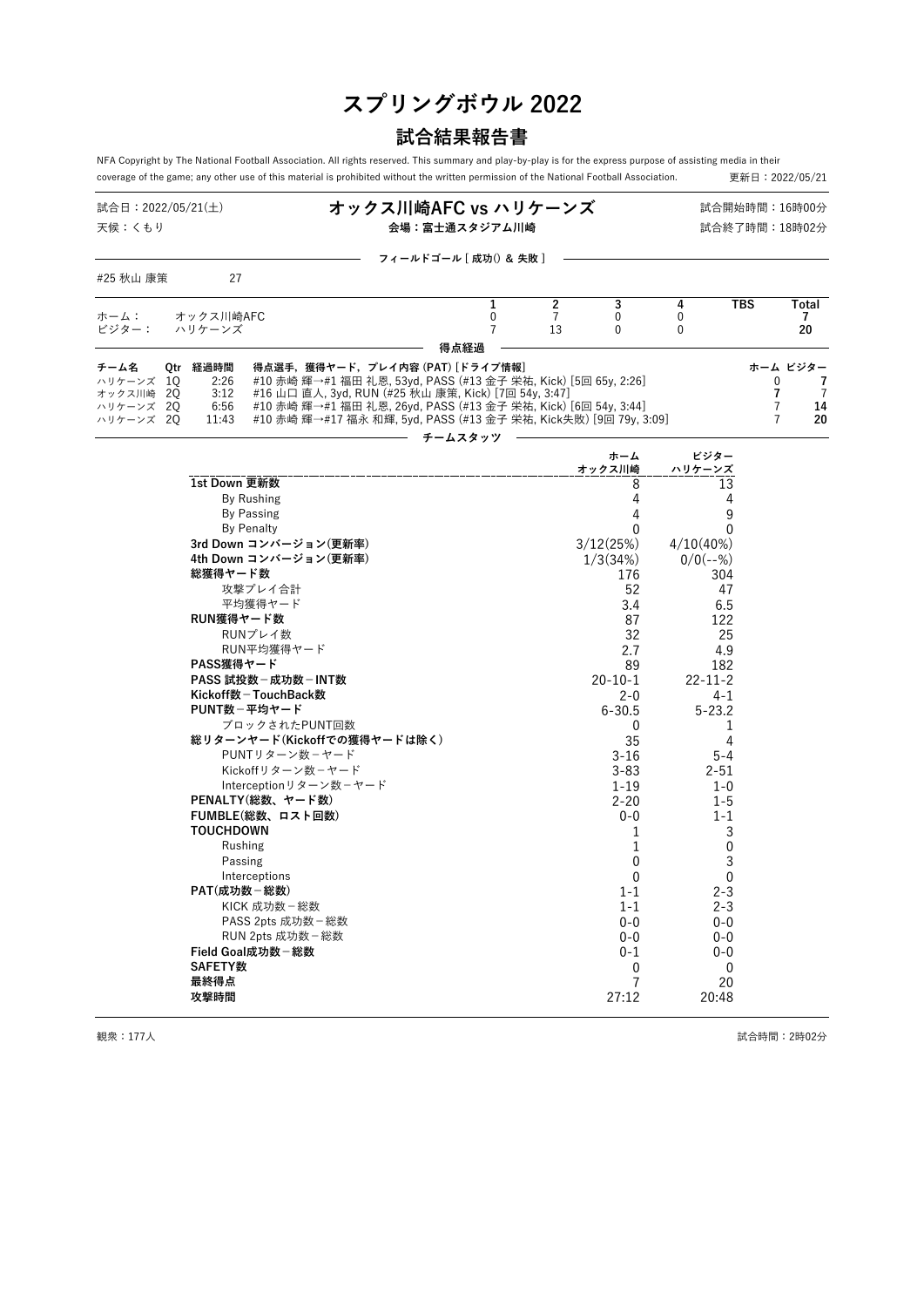**2022/05/21(土) 会場:富士通スタジアム川崎**

## **個人スタッツ**

|                        | オックス川崎AFC |                 |                |              |              |                |                              |              |                                  |              | ハリケーンズ         |                   |              |                |                |                |
|------------------------|-----------|-----------------|----------------|--------------|--------------|----------------|------------------------------|--------------|----------------------------------|--------------|----------------|-------------------|--------------|----------------|----------------|----------------|
| <b>RUSHING</b>         |           |                 |                | ATT YDS AVG  |              | LG             | TD                           |              | <b>RUSHING</b>                   |              |                |                   | ATT YDS AVG  |                | LG             | TD             |
| #2<br>河瀬 飛健            |           |                 | 13             | 50           | 3.8          | 20             | $\mathbf{0}$                 |              | #21 中村 行佑                        |              |                | 12                | 74           | 6.2            | 12             | $\mathbf{0}$   |
| #49 門内 泰輔              |           |                 | 7              | 31           | 4.4          | 11             | 0                            |              | #33 小河 篤広                        |              |                | 10                | 42           | 4.2            | 13             | 0              |
| #19 森 昭一朗              |           |                 | 5              | 13           | 2.6          | 9              | 0                            |              | #10 赤崎 輝                         |              |                | 3                 | 6            | 2.0            | 3              | 0              |
| 高野 元<br>#3             |           |                 | 1              | 7            | 7.0          | $\overline{7}$ | 0                            |              |                                  |              |                |                   |              |                |                |                |
| [TEAM]                 |           |                 | 1              | -6           | $-6.0$       | 0              | 0                            |              |                                  |              |                |                   |              |                |                |                |
| #16 山口 直人              |           |                 | 5              | -8           | $-1.6$       | 3              | 1                            |              |                                  |              |                |                   |              |                |                |                |
| Total                  |           |                 | 32             | 87           | 2.7          | 20             | $\mathbf{1}$                 | Total        |                                  |              |                | 25                | 122          | 4.9            | 13             | $\mathbf{0}$   |
| <b>PASSING</b>         |           | ATT CMP YDS     |                | TD           | LG           | INT            | RT                           |              | <b>PASSING</b>                   |              | ATT CMP YDS    |                   | TD           | LG             | INT            | RT             |
| #16 山口直人               | 10        | $6\phantom{1}6$ | 46             | $\mathbf 0$  | 16           | $\mathbf 0$    | 71.2                         |              | #10 赤崎輝                          | 21           | 11             | 182               | 3            | 53             | $\overline{2}$ | 81.8           |
| #19 森 昭一朗              | 10        | 4               | 43             | 0            | 16           | $\mathbf{1}$   | 13.7                         |              | #12 永井 敬大                        | 1            | 0              | 0                 | 0            | 0              | $\mathbf{0}$   | 39.6           |
| Total                  | 20        | 10              | 89             | 0            | 16           | $\mathbf{1}$   | 41.5                         | Total        |                                  | 22           | 11             | 182               | 3            | 53             | $\overline{c}$ | 79.9           |
| <b>PASS RECEIVING</b>  |           |                 |                | REC YDS AVG  |              | LG             | TD                           |              | <b>PASS RECEIVING</b>            |              |                |                   | REC YDS AVG  |                | LG             | TD             |
| #81 萱間俊介               |           |                 | 3              | 34           | 11.3         | 16             | $\mathbf 0$                  | #1           | 福田 礼恩                            |              |                | 4                 | 99           | 24.8           | 53             | $\overline{2}$ |
| #1 小泉 拓磨               |           |                 | 4              | 33           | 8.3          | 16             | 0                            |              | #23 乃美 和仁                        |              |                | 1                 | 35           | 35.0           | 35             | 0              |
| #85 淵友佑                |           |                 | 1              | 15           | 15.0         | 15             | $\mathbf 0$                  |              | #13 金子 栄祐                        |              |                | 3                 | 30           | 10.0           | 12             | 0              |
| 牛澤 巧平<br>#4            |           |                 | 1              | 4            | 4.0          | 4              | $\mathbf 0$                  | #8           | 好田 盛也                            |              |                | 1                 | 8            | 8.0            | 8              | 0              |
| #19 森昭一朗               |           |                 | 1              | 3            | 3.0          | 3              | 0                            |              | #33 小河 篤広                        |              |                | 1                 | 5            | 5.0            | 5              | 0              |
|                        |           |                 |                |              |              |                |                              |              | #17 福永 和輝                        |              |                | $\mathbf{1}$      | 5            | 5.0            | 5              | 1              |
| Total                  |           |                 | 10             | 89           | 8.9          | 16             | $\mathbf 0$                  | Total        |                                  |              |                | 11                |              | 182 16.5       | 53             | 3              |
| <b>INTERCEPTIONS</b>   |           |                 |                | NO YDS AVG   |              | LG             | TD                           |              | <b>INTERCEPTIONS</b>             |              |                | NO.               | YDS AVG      |                | LG             | TD             |
| #10 柳田 正信              |           |                 | $\mathbf{1}$   | 19           | 19.0         | 19             | $\mathbf{0}$                 |              | #90 髙橋 弘大                        |              |                | $\mathbf{1}$      | $\mathbf{0}$ | 0.0            | $\mathbf{0}$   | $\mathbf{0}$   |
| #15 樋口 陽大              |           |                 | $\mathbf{1}$   | $\mathbf 0$  | 0.0          | 0              | $\mathbf 0$                  |              |                                  |              |                |                   |              |                |                |                |
| Total                  |           |                 | $\overline{c}$ | 19           | 9.5          | 19             | $\mathbf 0$                  | Total        |                                  |              |                | 1                 | $\mathbf 0$  | 0.0            | $\mathbf{0}$   | $\mathbf 0$    |
| <b>PUNTING</b>         |           |                 | NO YDS AVG NET |              |              | <b>TB IN20</b> | LG                           |              | <b>PUNTING</b>                   |              | NO YDS AVG NET |                   |              |                | <b>TB IN20</b> | LG             |
| #1 小泉拓磨                | 6         | 183             | 30.5           | 183          | $\mathbf 0$  | 2              | 38                           |              | #13 金子 栄祐                        | 5            | 116            | 23.2              | 100          | $\mathbf{0}$   | $\mathbf 0$    | 34             |
| Total                  | 6         | 183             | 30.5           | 183          | $\mathbf 0$  | $\overline{c}$ | 38                           | Total        |                                  | 5            | 116            | 38.7              | 100          | $\mathbf 0$    | $\mathbf 0$    | 34             |
| <b>PUNT RETURNS</b>    |           |                 | NO YDS AVG     |              | FC           | LG             | TD                           |              | <b>PUNT RETURNS</b>              |              |                | NO YDS AVG        |              | FC             | LG             | TD             |
| #85 淵友佑                |           | 1               | 10             | 10.0         | $\mathbf{0}$ | 10             | $\mathbf{0}$                 |              | #59 古木亮                          |              | $\mathbf{1}$   | 4                 | 4.0          | $\mathbf{0}$   | 4              | $\mathbf{0}$   |
| #15 樋口 陽大              |           | 1               | 6              | 6.0          | 0            | 6              | $\mathbf 0$                  |              | #1 福田 礼恩                         |              | 3              | 0                 | 0.0          | 1              | $\mathbf 0$    | 0              |
| #57 桑原 敦司              |           | 1               | 0              | 0.0          | 0            | $\mathbf 0$    | $\mathbf 0$                  |              | #2 尾崎 祐真                         |              | 1              | 0                 | 0.0          | 1              | 0              | 0              |
| Total                  |           | 3               | 16             | 5.3          | $\mathbf{0}$ | 10             | $\mathbf{0}$                 | Total        |                                  |              | 5              | 4                 | 1.3          | $\overline{2}$ | 4              | 0              |
| <b>KICKOFF RETURNS</b> |           |                 | NO YDS         | AVG          | FC           | LG             | TD                           |              | <b>KICKOFF RETURNS</b>           |              |                | NO YDS AVG        |              | FC             | LG             | TD             |
| 樋口 陽大<br>#15           |           | 1               | 41             | 41.0         | $\mathbf{0}$ | 41             | $\mathbf 0$                  | #1           | 福田 礼恩                            |              | $\overline{c}$ | 51                | 25.5         | $\mathbf{0}$   | 36             | $\mathbf 0$    |
| #81 萱間俊介               |           | 1               | 27             | 27.0         | 0            | 27             | $\mathbf 0$                  |              |                                  |              |                |                   |              |                |                |                |
| #85 淵友佑                |           | 1               | 15             | 15.0         | 0            | 15             | $\mathbf 0$                  |              |                                  |              |                |                   |              |                |                |                |
| Total                  |           | 3               | 83             | 27.7         | 0            | 41             | $\mathbf{0}$                 | Total        |                                  |              | 2              | 51                | 25.5         | $\mathbf{0}$   | 36             | 0              |
| その他 RETURNS            |           |                 | NO YDS AVG     |              | FC           | LG             | TD                           |              | その他 RETURNS                      |              |                | <b>NO YDS AVG</b> |              | FC             | LG             | TD             |
| Total                  |           | $\Omega$        | $\mathbf{0}$   | 0.0          | $\mathbf{0}$ | $\Omega$       | $\Omega$                     | Total        |                                  |              | $\mathbf{0}$   | $\mathbf{0}$      | 0.0          | $\mathbf{0}$   | $\Omega$       | $\mathbf{0}$   |
| オックス川崎AFC              |           |                 |                |              |              |                |                              |              |                                  |              |                |                   |              |                |                |                |
| <b>FUMBLES</b>         |           |                 |                |              |              |                | FUM LOST OWN-REC YDS         |              | TD FORCED OPP-REC YDS            |              |                | TD OUT-BDS        |              |                |                |                |
| #15 樋口 陽大              |           |                 |                | $\mathbf{0}$ | $\mathbf{0}$ |                | $\mathbf{0}$<br>$\mathbf{0}$ | 0            | $\mathbf{0}$                     | $\mathbf{1}$ | 0              | $\mathbf{0}$      |              | 0              |                |                |
| Total                  |           |                 |                | $\mathbf 0$  | 0            |                | $\mathbf 0$<br>$\mathbf{0}$  | $\mathbf 0$  | $\mathbf 0$                      | $\mathbf{1}$ | $\mathbf 0$    | $\mathbf 0$       |              | $\mathbf 0$    |                |                |
| ハリケーンズ                 |           |                 |                |              |              |                |                              |              |                                  |              |                |                   |              |                |                |                |
| <b>FUMBLES</b>         |           |                 |                |              |              |                | FUM LOST OWN-REC YDS         |              | TD FORCED OPP-REC YDS TD OUT-BDS |              |                |                   |              |                |                |                |
| #33 小河 篤広              |           |                 |                | 1            | $\mathbf{1}$ |                | $\mathbf{0}$<br>$\Omega$     | $\mathbf{0}$ | $\mathbf{0}$                     | $\mathbf{0}$ | $\Omega$       | $\mathbf{0}$      |              | 0              |                |                |
| Total                  |           |                 |                | $\mathbf{1}$ |              |                | $\mathbf{0}$<br>$\mathbf{0}$ | $\mathbf{0}$ | $\mathbf{0}$                     | $\mathbf{0}$ | $\Omega$       | $\Omega$          |              | $\Omega$       |                |                |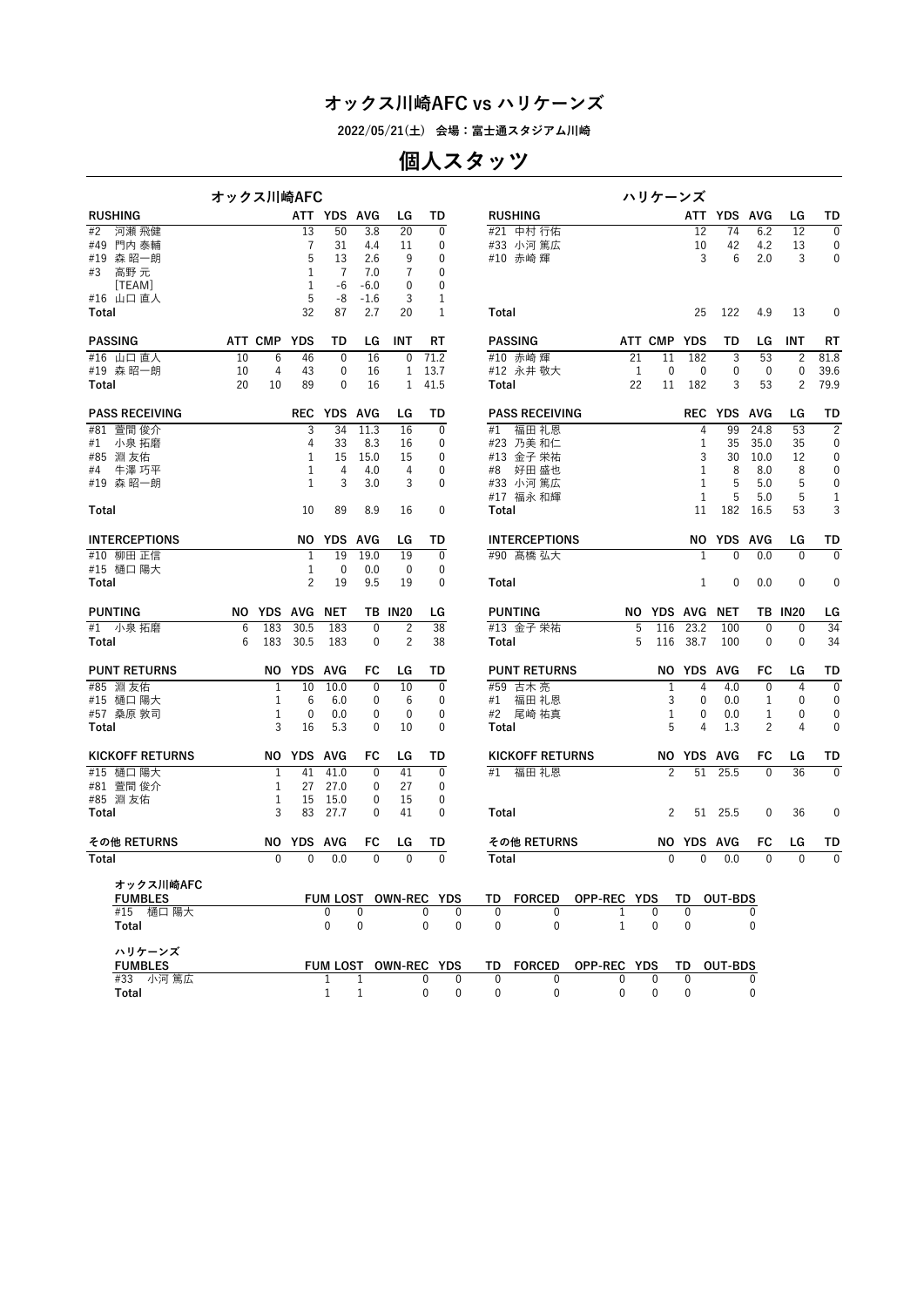**2022/05/21(土) 会場:富士通スタジアム川崎**

# **ドライブチャート**

|        | オックス川崎AFC     |                    |              |                          |                               |           |             |              |              |             |                       |                   |
|--------|---------------|--------------------|--------------|--------------------------|-------------------------------|-----------|-------------|--------------|--------------|-------------|-----------------------|-------------------|
| #<br>Q | Time<br>Start | Time<br><b>END</b> | Time<br>Poss | <b>Start</b><br>攻守交代時プレイ | <b>Start</b><br><b>BallOn</b> | #<br>Play | Yds<br>Gain | Yds<br>Pen   | Yds<br>Total | 1st<br>Down | Last<br><b>BallOn</b> | End<br>攻守交代時プレイ   |
|        | 9:34          | 7:56               | 1:38         | Kickoff                  | OK 25                         | 3         | 3           | 0            | 3            | 0           | OK 28                 | Punt              |
| 1      | 6:29          | 4:08               | 2:21         | Punt                     | OK 25                         | 3         | 8           | 0            | 8            | 0           | OK 33                 | Punt              |
| 1      | 1:56          | 0:42               | 1:14         | Punt                     | OK 36                         | 3         |             | $\mathbf{0}$ | 1            | 0           | OK 37                 | Punt              |
|        | 0:35          | 8:48               | 3:47         | Interception             | OK 46                         | 7         | 54          | 0            | 54           | 2           | OK 0                  | TouchDown         |
| 2      | 5:04          | 3:26               | 1:38         | Kickoff                  | OK 37                         | 3         | 4           | $\Omega$     | 4            | 0           | OK 41                 | Punt              |
| 2      | 0:17          | 0:00               | 0:17         | Kickoff                  | OK 35                         | 1         | 3           | -5           | $-2$         | 0           | OK 38                 | 2Q終了              |
| 3      | 12:00         | 8:21               | 3:39         | Kickoff                  | OK 46                         | 4         | 22          | $-15$        |              | 1           | <b>HU 47</b>          | Punt              |
| 3      | 5:04          | 2:52               | 2:12         | Fumble                   | <b>HU41</b>                   | 3         | 7           | $\mathbf{0}$ | 7            | 0           | <b>HU 34</b>          | Punt              |
| 3      | 2:43          | 1:24               | 1:19         | Interception             | HU <sub>6</sub>               | 3         | -4          | 0            | $-4$         | 0           | <b>HU 10</b>          | FG Block          |
| 4      | 11:53         | 6:39               | 5:14         | Punt                     | OK 31                         | 11        | 45          | 0            | 45           | 3           | <b>HU 24</b>          | 4th Down $\times$ |
| 4      | 5:28          | 2:00               | 3:28         | Punt                     | OK 44                         | 7         | 40          | $\mathbf{0}$ | 40           | 2           | <b>HU 16</b>          | Interception      |
| 4      | 0:25          | 0:00               | 0:25         | Punt                     | <b>HU31</b>                   | 4         | $-7$        | 0            | $-7$         | 0           | <b>HU38</b>           | 試合終了              |
|        |               |                    |              |                          |                               |           |             |              |              |             |                       |                   |

| ハリケーンズ |  |  |  |
|--------|--|--|--|
|        |  |  |  |

| #<br>Q | Time<br>Start | Time<br><b>END</b> | Time<br>Poss | <b>Start</b><br>攻守交代時プレイ | <b>Start</b><br><b>BallOn</b> | #<br>Play | Yds<br>Gain | Yds<br>Pen | Yds<br>Total | 1st<br>Down | Last<br><b>BallOn</b> | End<br>攻守交代時プレイ |
|--------|---------------|--------------------|--------------|--------------------------|-------------------------------|-----------|-------------|------------|--------------|-------------|-----------------------|-----------------|
|        | 12:00         | 9:34               | 2:26         | Kickoff                  | <b>HU 35</b>                  | 5         | 65          | 0          | 65           | 2           | OK <sub>0</sub>       | TouchDown       |
|        | 7:56          | 6:29               | 1:27         | Punt                     | <b>HU 42</b>                  | 3         | 9           | 0          | 9            | 0           | OK 49                 | Punt            |
|        | 4:08          | 1:56               | 2:12         | Punt                     | <b>HU39</b>                   | 4         | 20          | 0          | 20           |             | OK 41                 | Punt            |
|        | 0:42          | 0:35               | 0:07         | Punt                     | <b>HU 34</b>                  |           | 0           | 0          | 0            | 0           | <b>HU 34</b>          | Interception    |
| 2      | 8:48          | 5:04               | 3:44         | Kickoff                  | <b>HU 46</b>                  | 6         | 54          | $\Omega$   | 54           | 3           | OK <sub>0</sub>       | TouchDown       |
| 2      | 3:26          | 0:17               | 3:09         | Punt                     | <b>HU 21</b>                  | 9         | 79          | 0          | 79           | 4           | OK <sub>0</sub>       | TouchDown       |
| 3      | 8:21          | 5:04               | 3:17         | Punt                     | HU <sub>9</sub>               |           | 37          | -5         | 32           | 2           |                       | Fumble          |
| 3      | 2:52          | 2:43               | 0:09         | Punt                     | <b>HU 14</b>                  |           | 0           | 0          | $\mathbf{0}$ | 0           | <b>HU 14</b>          | Interception    |
| 3      | 1:24          | 11:53              | 1:31         | FG Block                 | <b>HU 14</b>                  | 5         | 25          | 0          | 25           |             | <b>HU 39</b>          | Punt            |
| 4      | 6:39          | 5:28               | 1:11         | 4th Down $\times$        | <b>HU 24</b>                  | 3         | 7           | $\Omega$   | 7            | 0           | <b>HU31</b>           | Punt            |
| 4      | 2:00          | 0:25               | 1:35         | Interception             | HU <sub>7</sub>               | 3         | 8           | 0          | 8            | 0           | <b>HU 15</b>          | Punt            |
|        |               |                    |              |                          |                               |           |             |            |              |             |                       |                 |

| 攻撃時間 |                | 1st  | 2nd  | 3rd  | 4th  | Total |
|------|----------------|------|------|------|------|-------|
|      | Home オックス川崎AFC | 5:48 | 5:07 | 7:10 | 9:07 | 27:12 |
|      | Visitor ハリケーンズ | 6:12 | 6:53 | 4:50 | 2:53 | 20:48 |
|      |                |      |      |      |      |       |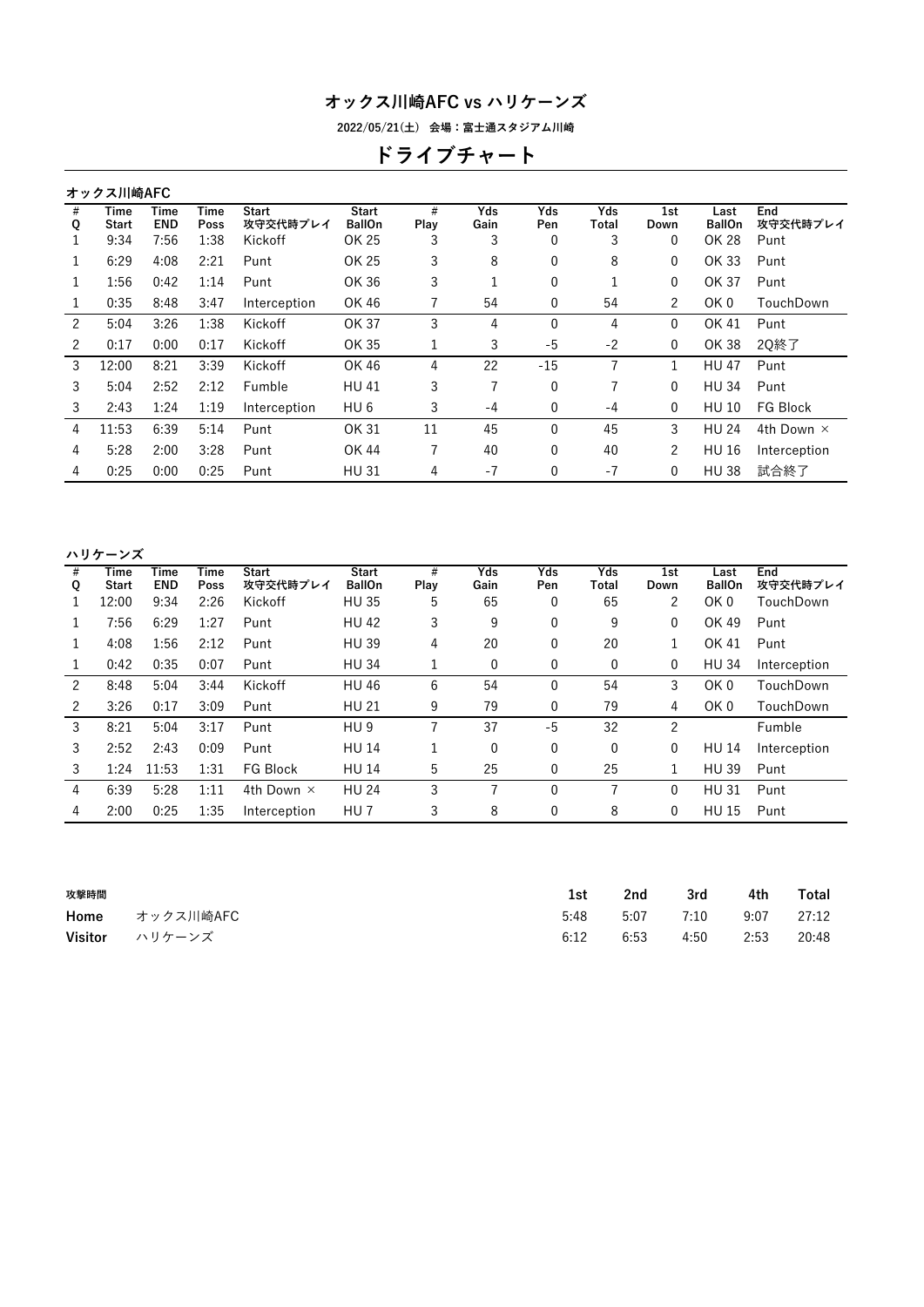**2022/05/21(土) 会場:富士通スタジアム川崎**

### **守備スタッツ**

|       | オックス川崎AFC |            |             |             |     |           |                 |                |                |              |              |             |
|-------|-----------|------------|-------------|-------------|-----|-----------|-----------------|----------------|----------------|--------------|--------------|-------------|
|       |           | <b>TKL</b> | <b>ASK</b>  | <b>COMB</b> |     | $SK$ /YDS | <b>TFL /YDS</b> |                | <b>INT</b>     | PD           | FF           | <b>FR</b>   |
| #10   | 柳田 正信     | 4          | 0           | 4.0         | 0.0 | 0.0       | 0               | 0              | 1              | 0            | 0            | $\mathbf 0$ |
| #21   | 熊谷 健太     | 4          | 0           | 4.0         | 0.0 | 0.0       | 0               | 0              | $\mathbf{0}$   | 0            | 0            | 0           |
| #12   | 鈴木 中庸     | 3          | 0           | 3.0         | 0.0 | 0.0       | 0               | 0              | 0              | 0            | 0            | $\mathbf 0$ |
| #0    | 登石 悠紀     | 2          | 0           | 2.0         | 0.0 | 0.0       | 0               | 0              | 0              | 0            | 0            | 0           |
| #51   | 藤原 涼太     | 2          | $\mathbf 0$ | 2.0         | 0.0 | 0.0       |                 | $\overline{c}$ | $\mathbf{0}$   | $\mathbf{0}$ | $\mathbf{0}$ | $\mathbf 0$ |
| #72   | 加藤 紀明     | 2          | $\mathbf 0$ | 2.0         | 0.0 | 0.0       | 0               | $\mathbf 0$    | 0              | 0            | 0            | $\mathbf 0$ |
| #57   | 桑原 敦司     | 2          | $\mathbf 0$ | 2.0         | 0.0 | 0.0       | 0               | $\mathbf{0}$   | $\mathbf{0}$   | 0            | 0            | 0           |
| #25   | 秋山 康策     | 1          | 0           | 1.0         | 0.0 | 0.0       | 0               | $\mathbf{0}$   | $\mathbf{0}$   | 0            | 0            | $\mathbf 0$ |
| #52   | 山本 崇      |            | 0           | 1.0         | 0.0 | 0.0       | 0               | 0              | $\mathbf{0}$   | 0            | $\mathbf{0}$ | $\mathbf 0$ |
| #66   | 番場 岳志     |            | $\mathbf 0$ | 1.0         | 0.0 | 0.0       | 0               | 0              | $\mathbf{0}$   | 0            | $\mathbf{0}$ | 0           |
| #15   | 樋口 陽大     | 0          | 0           | 0.0         | 0.0 | 0.0       | 0               | 0              |                | 0            | 0            |             |
| Total |           | 22         | 0           | 22.0        | 0.0 | 0.0       |                 | $\overline{2}$ | $\overline{2}$ | 0            | 0            |             |

 $TKL = Tackle$   $AST = AsistTackle$   $COMB = CombinedTackle$   $SK = QB$   $Sack$   $TFL = Tackle$   $For Loss$ **IN=Interception PD=Pass Defense FF=Forced Fumble FR=Fumble Recovery**

|              | ハリケーンズ    |                |                  |             |     |          |                |                |              |              |              |             |
|--------------|-----------|----------------|------------------|-------------|-----|----------|----------------|----------------|--------------|--------------|--------------|-------------|
|              |           | TKL            | <b>ASK</b>       | <b>COMB</b> |     | SK / YDS |                | TFL /YDS       | <b>INT</b>   | PD           | FF           | <b>FR</b>   |
|              | #15 一戸 仁志 | 5              | 0                | 5.0         | 0.0 | 0.0      | 0              | 0              | $\mathbf 0$  | 0            | $\mathbf 0$  | 0           |
| #11          | 尾花 史高     | $\overline{c}$ | $\mathbf 0$      | 2.0         | 0.0 | 0.0      | 0              | $\mathbf{0}$   | 0            | 0            | $\mathbf 0$  | 0           |
| #32          | 畑山 啓介     | 2              | $\mathbf 0$      | 2.0         | 0.0 | 0.0      |                | $\mathbf{1}$   | 0            | 0            | 0            | 0           |
| #35          | 大都 佑太     | 2              | $\mathbf 0$      | 2.0         | 0.0 | 0.0      | 0              | 0              | $\mathbf 0$  | 0            | 0            | 0           |
| #65          | 大林 航      | $\overline{2}$ | $\mathbf{0}$     | 2.0         | 1.0 | 4.0      | $\overline{c}$ | 5              | $\mathbf{0}$ | $\mathbf{0}$ | $\mathbf{0}$ | $\mathbf 0$ |
| #59          | 古木 亮      | $\overline{c}$ | 0                | 2.0         | 0.0 | 0.0      | $\mathbf{0}$   | $\mathbf{0}$   | $\mathbf{0}$ | 0            | $\mathbf 0$  | 0           |
| #90          | 髙橋 弘大     | 2              | $\mathbf 0$      | 2.0         | 0.0 | 0.0      | 0              | 0              | 1            | $\mathbf 0$  | $\mathbf 0$  | 0           |
| #2           | 尾崎 祐真     | 1              | $\mathbf 0$      | 1.0         | 0.0 | 0.0      | $\mathbf 0$    | 0              | $\mathbf 0$  | 0            | $\mathbf 0$  | 0           |
| #18          | 川嶋 崇己     | $\mathbf{1}$   | $\mathbf{0}$     | 1.0         | 0.0 | 0.0      | 0              | $\mathbf{0}$   | $\mathbf{0}$ | $\mathbf{0}$ | $\mathbf 0$  | $\mathbf 0$ |
| #66          | 發地 良治     | 1              | $\mathbf 0$      | 1.0         | 0.0 | 0.0      | $\mathbf{1}$   | $\overline{2}$ | 0            | 0            | 0            | 0           |
| #77          | 沖山 勇輝     | 1              | $\boldsymbol{0}$ | 1.0         | 1.0 | 10.0     | 1              | 10             | 0            | $\mathbf 0$  | $\mathbf 0$  | 0           |
| #56          | 越川 翔大郎    | 1              | $\mathbf 0$      | 1.0         | 0.0 | 0.0      | $\mathbf{0}$   | $\mathbf 0$    | $\mathbf 0$  | 0            | $\mathbf 0$  | 0           |
| #61          | 和田将       | $\mathbf{1}$   | $\mathbf 0$      | 1.0         | 1.0 | 7.0      | 1              | $\overline{7}$ | $\mathbf{0}$ | 0            | $\mathbf 0$  | 0           |
| <b>Total</b> |           | 23             | 0                | 23.0        | 3.0 | 21.0     | 6              | 25             |              | 0            | 0            | 0           |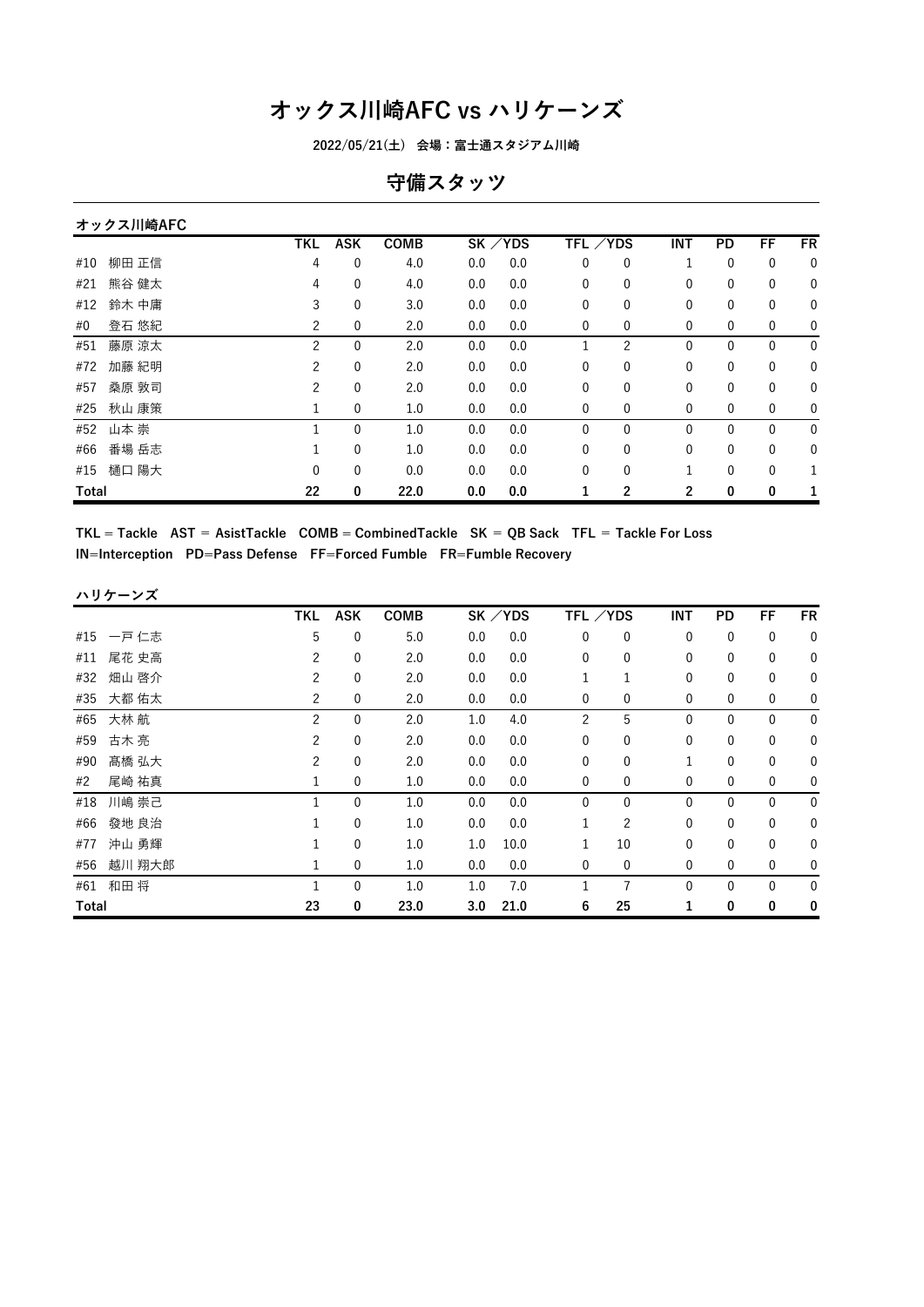**2022/05/21(土) 会場:富士通スタジアム川崎**

| Play by Play          |             | <b>First Quarter</b>                                                                                            |                |
|-----------------------|-------------|-----------------------------------------------------------------------------------------------------------------|----------------|
| OK 35                 | Kick-off    | #25 秋山 康策 キック …HU 20, #1 福田 礼恩 15yリターン                                                                          |                |
| ハリケーンズ 12:00          |             |                                                                                                                 |                |
| 1 & 10 - HU 35 R      | <b>PASS</b> | #10 赤崎 輝 パス失敗                                                                                                   |                |
| 2 & 10 - HU 35 R      | <b>RUN</b>  | #21 中村 行佑 7yラン                                                                                                  |                |
| 3 & 3 - HU 42 R       | <b>PASS</b> | #10 赤崎 輝 → #33 小河 篤広 5yパス                                                                                       | P <sub>1</sub> |
| 1 & 10 - HU 47 M      | <b>RUN</b>  | #33 小河 篤広 0yラン(#66 番場 岳志)                                                                                       |                |
| 2 & 10 - HU 47 R      | <b>PASS</b> | #10 赤崎 輝 → #1 福田 礼恩 53yパス,TOUCHDOWN                                                                             | P2             |
|                       |             | Extra Point, #13 金子 栄祐 キック(H/#0 渡邊 優太),GOOD                                                                     |                |
|                       |             | OK 0 HU 7, 5 plays, 65 yards, 0 penalty, 2:26 drive                                                             |                |
| <b>HU 35</b>          | Kick-off    | #13 金子 栄祐 キック ,タッチバック                                                                                           |                |
| オックス川崎AFC 9:34        |             |                                                                                                                 |                |
| 1 & 10 - OK 25 M      | RUN         | #16 山口 直人 -1yラン(#65 大林 航)                                                                                       |                |
| 2 & 11 - OK 24 M      | <b>PASS</b> | #16 山口 直人 → #4 牛澤 巧平 4yパス(#15 一戸 仁志)                                                                            |                |
| 3&7 - OK 28 R         | <b>PASS</b> | #16 山口 直人 パス失敗                                                                                                  |                |
| 4 & 7 - OK 28 R       | <b>PUNT</b> | #1 小泉 拓磨 パント,ボールデッド                                                                                             |                |
| ハリケーンズ 7:56           |             |                                                                                                                 |                |
| 1 & 10 - HU 42 L      | RUN         | #21 中村 行佑 6yラン(#12 鈴木 中庸)                                                                                       |                |
| 2 & 4 - HU 48 L       | PASS        | #10 赤崎 輝 パス失敗                                                                                                   |                |
| 3&4 - HU 48 L         | RUN         | #10 赤崎 輝 3yラン(#0 登石 悠紀)                                                                                         |                |
| 4 & 1 - OK 49 L       | <b>PUNT</b> | #13 金子 栄祐 パント …OK 15, #85 淵 友佑 10yリターン                                                                          |                |
| オックス川崎AFC 6:29        |             |                                                                                                                 |                |
| 1 & 10 - OK 25 L      | PASS        | #16 山口 直人 → #81 萱間 俊介 5yパス(#18 川嶋 崇己)                                                                           |                |
| 2 & 5 - OK 30 L       | <b>RUN</b>  | #49 門内 泰輔 3yラン(#90 髙橋 弘大)                                                                                       |                |
| 3 & 2 - OK 33 L       | <b>RUN</b>  | #2 河瀬 飛健 0yラン(#59 古木 亮)                                                                                         |                |
| 4 & 2 - OK 33 M       | <b>PUNT</b> | #1 小泉 拓磨 パント, ボールデッド                                                                                            |                |
| ハリケーンズ 4:08           |             |                                                                                                                 |                |
| 1 & 10 - HU 39 L      | <b>PASS</b> | #10 赤崎 輝 → #1 福田 礼恩 12yパス(#21 熊谷 健太)                                                                            | P3             |
| 1 & 10 - OK 49 R      | <b>RUN</b>  | #21 中村 行佑 4yラン(#57 桑原 敦司)                                                                                       |                |
| 2 & 6 - OK 45 R       | <b>RUN</b>  | #21 中村 行佑 4yラン(#10 柳田 正信)                                                                                       |                |
| 3 & 2 - OK 41 L       | <b>PASS</b> | #10 赤崎 輝 パス失敗                                                                                                   |                |
| 4 & 2 - OK 41 L       | <b>PUNT</b> | #13 金子 栄祐 パント,アウト・オブ・バウンズ                                                                                       |                |
| オックス川崎AFC 1:56        |             |                                                                                                                 |                |
| 1 & 10 - OK 36 R      | <b>RUN</b>  | #2 河瀬 飛健 -2yラン(#66 發地 良治)                                                                                       |                |
| 2 & 12 - OK 34 M      | <b>PASS</b> | #16 山口 直人 → #19 森 昭一朗 3yパス                                                                                      |                |
| 3&9 - OK 37 R         | <b>PASS</b> | #16 山口 直人 パス失敗                                                                                                  |                |
| 4&9 - OK 37 R         | <b>PUNT</b> | #1 小泉 拓磨 パント …HU 34,#1 福田 礼恩 NOリターン                                                                             |                |
| ハリケーンズ 0:42           |             |                                                                                                                 |                |
| 1 & 10 - HU 34 M      | <b>PASS</b> | #10 赤崎 輝 パス失敗, INTERCEPT #15 樋口 陽大 …OK 46, NOリターン                                                               |                |
| オックス川崎AFC 0:35        |             |                                                                                                                 |                |
| 1 & 10 - OK 46 M      | <b>RUN</b>  | #2 河瀬 飛健 5yラン                                                                                                   |                |
| <b>END OF QUARTER</b> |             | <b>Efficiencies</b><br><b>First Downs</b>                                                                       |                |
| オックス川崎AFC             |             | <b>Time Poss</b><br>Score<br>R<br>P<br>x<br>T.<br>3Down<br>4Down<br>0<br>5:48<br>0<br>0<br>0<br>0/3<br>0/0<br>0 |                |
| ハリケーンズ                |             | $\overline{7}$<br>3<br>6:12<br>0<br>3<br>1/3<br>0/0<br>0                                                        |                |
|                       |             |                                                                                                                 |                |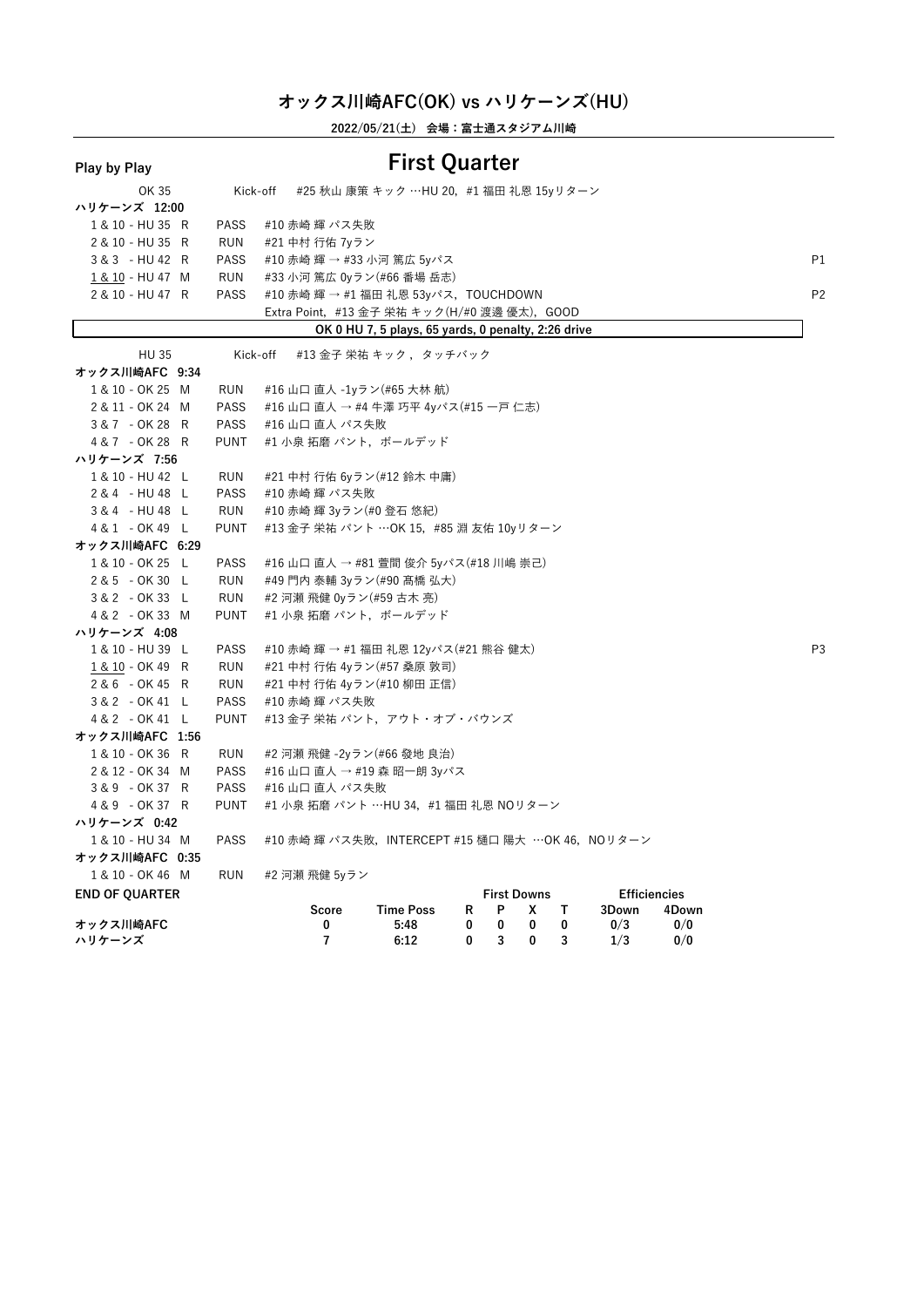**2022/05/21(土) 会場:富士通スタジアム川崎**

# **Play by Play Second Quarter**

| riay by riay |  |  |
|--------------|--|--|
|              |  |  |

| オックス川崎AFC 12:00                |      |             |                                                |                                                      |   |                    |   |   |       |                     |                |
|--------------------------------|------|-------------|------------------------------------------------|------------------------------------------------------|---|--------------------|---|---|-------|---------------------|----------------|
| 2 & 5 - HU 49 L                |      | <b>RUN</b>  | #49 門内 泰輔 3yラン(#15 一戸 仁志)                      |                                                      |   |                    |   |   |       |                     |                |
| 3 & 2 - HU 46 L                |      | <b>RUN</b>  | #2 河瀬 飛健 20yラン(#2 尾崎 祐真)                       |                                                      |   |                    |   |   |       |                     | R1             |
| 1 & 10 - HU 26 L               |      | <b>PASS</b> | #16 山口 直人 → #81 萱間 俊介 16yパス(#15 一戸 仁志)         |                                                      |   |                    |   |   |       |                     | P <sub>2</sub> |
| 1& G - HU 10 L                 |      | RUN         | #2 河瀬 飛健 3yラン(#35 大都 佑太)                       |                                                      |   |                    |   |   |       |                     |                |
| $2 & G - H U 7 L$              |      | <b>RUN</b>  | #49 門内 泰輔 4yラン                                 |                                                      |   |                    |   |   |       |                     |                |
| $3 & G - H U 3$                | - Li | <b>RUN</b>  | #16 山口 直人 3yラン,TOUCHDOWN                       |                                                      |   |                    |   |   |       |                     |                |
|                                |      |             | TIMEOUT (Extra Point) オックス川崎AFC 1回目            |                                                      |   |                    |   |   |       |                     |                |
|                                |      |             | Extra Point, #25 秋山 康策 キック(H/#19 森 昭一朗), GOOD  |                                                      |   |                    |   |   |       |                     |                |
|                                |      |             |                                                | OK 7 HU 7, 7 plays, 54 yards, 0 penalty, 3:47 drive  |   |                    |   |   |       |                     |                |
| OK 35                          |      | Kick-off    |                                                | #25 秋山 康策 キック …HU 10, #1 福田 礼恩 36yリターン(#21 熊谷 健太)    |   |                    |   |   |       |                     |                |
| ハリケーンズ 8:48                    |      |             |                                                |                                                      |   |                    |   |   |       |                     |                |
| 1 & 10 - HU 46 R               |      | PASS        | #10 赤崎 輝 → #13 金子 栄祐 11yパス(#10 柳田 正信)          |                                                      |   |                    |   |   |       |                     | P <sub>4</sub> |
| 1 & 10 - OK 43 M               |      | <b>RUN</b>  | #21 中村 行佑 6yラン(#12 鈴木 中庸)                      |                                                      |   |                    |   |   |       |                     |                |
| 2 & 4 - OK 37 R                |      | RUN         | #10 赤崎 輝 0yラン                                  |                                                      |   |                    |   |   |       |                     |                |
| 3 & 4 - OK 37 L                |      | PASS        | #10 赤崎 輝 → #13 金子 栄祐 7yパス(#12 鈴木 中庸)           |                                                      |   |                    |   |   |       |                     | P <sub>5</sub> |
| 1 & 10 - OK 30 M               |      | RUN         | #21 中村 行佑 4yラン(#51 藤原 涼太)                      |                                                      |   |                    |   |   |       |                     |                |
| 2 & 6 - OK 26 L                |      | <b>PASS</b> | #10 赤崎 輝 → #1 福田 礼恩 26yパス, TOUCHDOWN           |                                                      |   |                    |   |   |       |                     | P <sub>6</sub> |
|                                |      |             | Extra Point, #13 金子 栄祐 キック(H/#8 好田 盛也), GOOD   |                                                      |   |                    |   |   |       |                     |                |
|                                |      |             |                                                | OK 7 HU 14, 6 plays, 54 yards, 0 penalty, 3:44 drive |   |                    |   |   |       |                     |                |
|                                |      |             |                                                | #13 金子 栄祐 キック …OK 10, #81 萱間 俊介 27yリターン              |   |                    |   |   |       |                     |                |
| <b>HU 35</b><br>オックス川崎AFC 5:04 |      | Kick-off    |                                                |                                                      |   |                    |   |   |       |                     |                |
|                                |      |             |                                                |                                                      |   |                    |   |   |       |                     |                |
| 1 & 10 - OK 37 L               |      | PASS        | #16 山口 直人 → #1 小泉 拓磨 5yパス                      |                                                      |   |                    |   |   |       |                     |                |
| 2 & 5 - OK 42 L                |      | RUN         | #49 門内 泰輔 -1yラン(#32 畑山 啓介)                     |                                                      |   |                    |   |   |       |                     |                |
| 3&6 - OK 41 M                  |      | <b>PASS</b> | #16 山口 直人 パス失敗                                 |                                                      |   |                    |   |   |       |                     |                |
| 4 & 6 - OK 41 M                |      | <b>PUNT</b> | #1 小泉 拓磨 パント …HU 21,#1 福田 礼恩 フェアキャッチ           |                                                      |   |                    |   |   |       |                     |                |
| ハリケーンズ 3:26                    |      |             |                                                |                                                      |   |                    |   |   |       |                     |                |
| 1 & 10 - HU 21 R               |      | RUN         | #21 中村 行佑 11yラン(#10 柳田 正信)                     |                                                      |   |                    |   |   |       |                     | R7             |
| 1 & 10 - HU 32 L               |      | <b>RUN</b>  | #33 小河 篤広 1yラン                                 |                                                      |   |                    |   |   |       |                     |                |
| 2 & 9 - HU 33 L                |      | <b>RUN</b>  | #21 中村 行佑 5yラン(#72 加藤 紀明)                      |                                                      |   |                    |   |   |       |                     |                |
| 3&4 - HU 38 R                  |      | <b>PASS</b> | #10 赤崎 輝 → #23 乃美 和仁 35yパス(#0 登石 悠紀)           |                                                      |   |                    |   |   |       |                     | P8             |
|                                |      |             | TIMEOUT ハリケーンズ1回目                              |                                                      |   |                    |   |   |       |                     |                |
| 1 & 10 - OK 27 L               |      | PASS        | #10 赤崎 輝 パス失敗                                  |                                                      |   |                    |   |   |       |                     |                |
| 2 & 10 - OK 27 L               |      | <b>RUN</b>  | #33 小河 篤広 13yラン                                |                                                      |   |                    |   |   |       |                     | R <sub>9</sub> |
| 1 & 10 - OK 14 L               |      | PASS        | #10 赤崎 輝 → #8 好田 盛也 8yパス(#21 熊谷 健太)            |                                                      |   |                    |   |   |       |                     |                |
|                                |      |             | TIMEOUT ハリケーンズ2回目                              |                                                      |   |                    |   |   |       |                     |                |
|                                |      |             | TIMEOUT オックス川崎AFC2回目                           |                                                      |   |                    |   |   |       |                     |                |
| $2 & 2 - OK & 6$               | R    | RUN         | #33 小河 篤広 1yラン                                 |                                                      |   |                    |   |   |       |                     |                |
| 3 & 1 - OK 5                   | M    | <b>PASS</b> | #10 赤崎 輝 → #17 福永 和輝 5yパス, TOUCHDOWN           |                                                      |   |                    |   |   |       |                     | P10            |
|                                |      |             | Extra Point, #13 金子 栄祐 キック(H/#8 好田 盛也),No Good |                                                      |   |                    |   |   |       |                     |                |
|                                |      |             |                                                | OK 7 HU 20, 9 plays, 79 yards, 0 penalty, 3:09 drive |   |                    |   |   |       |                     |                |
| <b>HU 35</b>                   |      | Kick-off    |                                                | #13 金子 栄祐 キック …OK 25, #85 淵 友佑 15yリターン               |   |                    |   |   |       |                     |                |
| オックス川崎AFC 0:17                 |      |             |                                                |                                                      |   |                    |   |   |       |                     |                |
| 1 & 10 - OK 40                 |      |             | +Penalty OK ディレイ・オブ・ゲーム 5y 罰退                  |                                                      |   |                    |   |   |       |                     |                |
| 1 & 15 - OK 35 L               |      | RUN         | #2 河瀬 飛健 3yラン(#15 一戸 仁志)                       |                                                      |   |                    |   |   |       |                     |                |
| <b>END OF QUARTER</b>          |      |             |                                                |                                                      |   | <b>First Downs</b> |   |   |       | <b>Efficiencies</b> |                |
|                                |      |             | Score                                          | <b>Time Poss</b>                                     | R | Ρ                  | x | Т | 3Down | 4Down               |                |
| オックス川崎AFC                      |      |             | 7                                              | 5:07                                                 | 1 | 1                  | 0 | 2 | 1/2   | 0/0                 |                |
| ハリケーンズ                         |      |             | 20                                             | 6:53                                                 | 2 | 5                  | 0 | 7 | 3/3   | 0/0                 |                |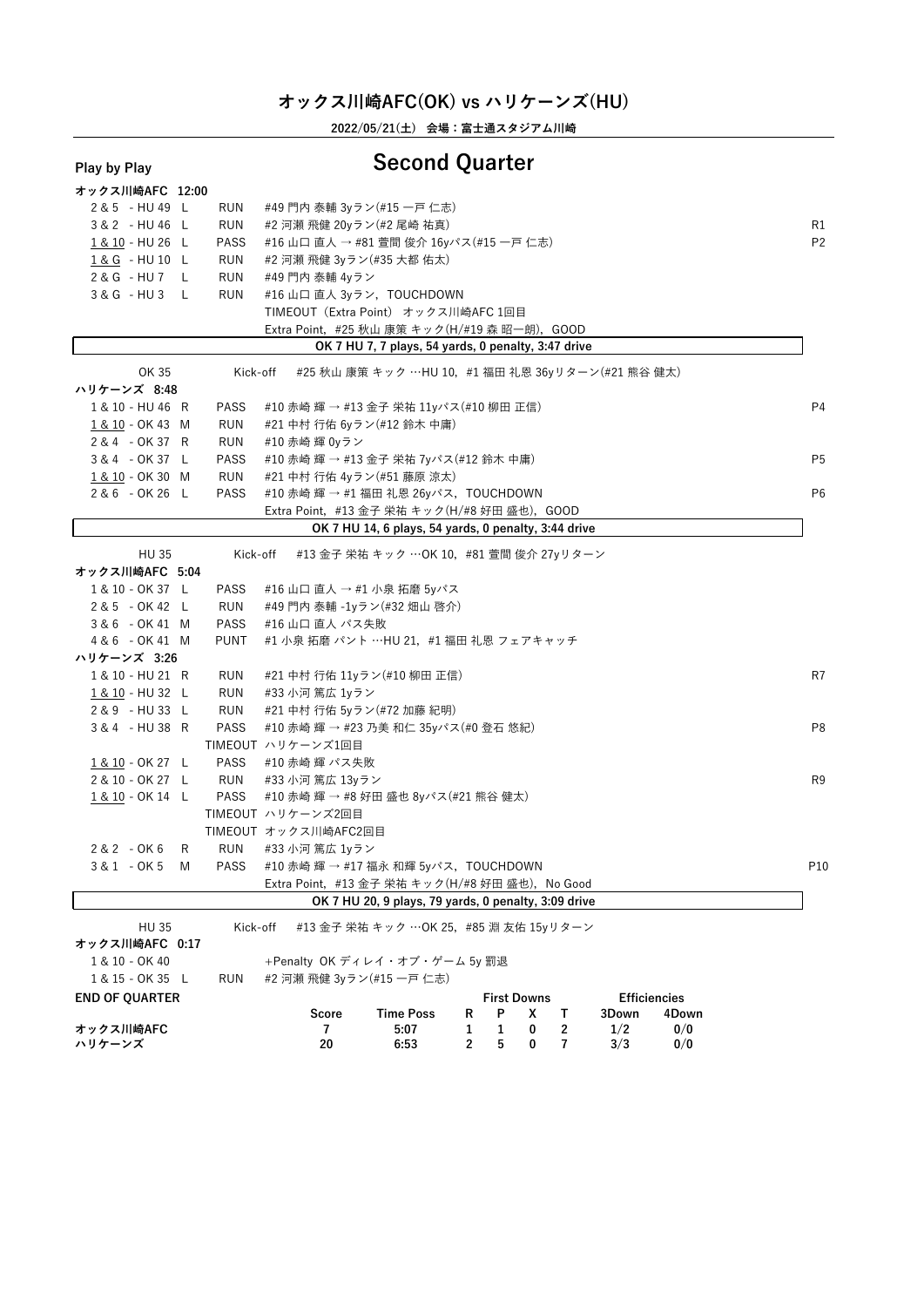**2022/05/21(土) 会場:富士通スタジアム川崎**

| i lay by i lay        |             |                                                                       |                                       |                |                    |   |              |                     |       |                |
|-----------------------|-------------|-----------------------------------------------------------------------|---------------------------------------|----------------|--------------------|---|--------------|---------------------|-------|----------------|
| HU 35                 | Kick-off    |                                                                       | #13 金子 栄祐 キック …OK 5,#15 樋口 陽大 41yリターン |                |                    |   |              |                     |       |                |
| オックス川崎AFC 12:00       |             |                                                                       |                                       |                |                    |   |              |                     |       |                |
| 1 & 10 - OK 46 L      | <b>PASS</b> | #16 山口 直人 → #81 萱間 俊介 13yパス                                           |                                       |                |                    |   |              |                     |       | P <sub>3</sub> |
| 1 & 10 - HU 41 L      | <b>PASS</b> | #16 山口 直人 → #85 淵 友佑 0yパス(#15 一戸 仁志)- No Play                         |                                       |                |                    |   |              |                     |       |                |
|                       |             | +Penalty OK #19 パスインターフェア 15y 罰退                                      |                                       |                |                    |   |              |                     |       |                |
| 1 & 25 - OK 44 R      | <b>RUN</b>  | #16 山口 直人 QBサック -10yロス(#77 沖山 勇輝)                                     |                                       |                |                    |   |              |                     |       |                |
| 2 & 35 - OK 34 M      | <b>RUN</b>  | #49 門内 泰輔 11yラン(#56 越川 翔大郎)                                           |                                       |                |                    |   |              |                     |       |                |
| 3 & 24 - OK 45 M      | <b>RUN</b>  | #2 河瀬 飛健 8yラン(#11 尾花 史高)                                              |                                       |                |                    |   |              |                     |       |                |
| 4 & 16 - HU 47 R      | <b>PUNT</b> | #1 小泉 拓磨 パント …HU 9,#1 福田 礼恩 0yリターン                                    |                                       |                |                    |   |              |                     |       |                |
| ハリケーンズ 8:21           |             |                                                                       |                                       |                |                    |   |              |                     |       |                |
| 1 & 10 - HU 9 L       | <b>RUN</b>  | #33 小河 篤広 6yラン(#25 秋山 康策)                                             |                                       |                |                    |   |              |                     |       |                |
| 2 & 4 - HU 15 M       | <b>PASS</b> | #10 赤崎 輝 → #13 金子 栄祐 12yパス                                            |                                       |                |                    |   |              |                     |       | P11            |
| 1 & 10 - HU 27        |             | +Penalty HU 交代違反 5y 罰退                                                |                                       |                |                    |   |              |                     |       |                |
| 1 & 15 - HU 22 M      | <b>RUN</b>  | #21 中村 行佑 7yラン                                                        |                                       |                |                    |   |              |                     |       |                |
|                       |             | TIMEOUT ハリケーンズ1回目                                                     |                                       |                |                    |   |              |                     |       |                |
| 2 & 8 - HU 29 R       | <b>RUN</b>  | #33 小河 篤広 9yラン(#10 柳田 正信)                                             |                                       |                |                    |   |              |                     |       | R12            |
| $1 & 10 - HU 38$ R    | <b>RUN</b>  | #33 小河 篤広 -2yラン(#51 藤原 涼太)                                            |                                       |                |                    |   |              |                     |       |                |
| 2 & 12 - HU 36 M      | <b>PASS</b> | #10 赤崎 輝 パス失敗                                                         |                                       |                |                    |   |              |                     |       |                |
| 3 & 12 - HU 36 M      | <b>RUN</b>  | #33 小河 篤広 5yラン, FUMBLE …HU 41                                         |                                       |                |                    |   |              |                     |       |                |
|                       |             | +Fumble FMB-LOST, OK-#15 樋口 陽大 0yリカバー                                 |                                       |                |                    |   |              |                     |       |                |
| オックス川崎AFC 5:04        |             |                                                                       |                                       |                |                    |   |              |                     |       |                |
| 1 & 10 - HU 41 R      | <b>RUN</b>  | #2 河瀬 飛健 3yラン                                                         |                                       |                |                    |   |              |                     |       |                |
| 2 & 7 - HU 38 L       | <b>RUN</b>  | #16 山口 直人 2yラン                                                        |                                       |                |                    |   |              |                     |       |                |
| 3 & 5 - HU 36 L       | <b>RUN</b>  | #2 河瀬 飛健 2yラン(#59 古木 亮)                                               |                                       |                |                    |   |              |                     |       |                |
| 4&3 - HU 34 L         | <b>PUNT</b> | #1 小泉 拓磨 パント …HU 14,#2 尾崎 祐真 フェアキャッチ                                  |                                       |                |                    |   |              |                     |       |                |
| ハリケーンズ 2:52           |             |                                                                       |                                       |                |                    |   |              |                     |       |                |
| 1 & 10 - HU 14 R      | <b>PASS</b> | #10 赤崎 輝 パス失敗,INTERCEPT #10 柳田 正信 …HU 25,19yリターン                      |                                       |                |                    |   |              |                     |       |                |
| オックス川崎AFC 2:43        |             |                                                                       |                                       |                |                    |   |              |                     |       |                |
| 1& G - HU 6 L         | <b>RUN</b>  | #2 河瀬 飛健 2yラン(#32 畑山 啓介)                                              |                                       |                |                    |   |              |                     |       |                |
| 2& G - HU 4 L         | <b>RUN</b>  | 「TEAM]-6yラン                                                           |                                       |                |                    |   |              |                     |       |                |
|                       |             | TIMEOUT オックス川崎AFC1回目                                                  |                                       |                |                    |   |              |                     |       |                |
| 3 & G - HU 10 R       | <b>PASS</b> | #19 森 昭一朗 パス失敗                                                        |                                       |                |                    |   |              |                     |       |                |
| 4 & G - HU 10 R       | FG          | #25 秋山 康策 27yトライ(H/#19 森 昭一朗),#59 古木 亮 BLOCK,HU 14,HU-#59 古木 亮 4yリターン |                                       |                |                    |   |              |                     |       |                |
| ハリケーンズ 1:24           |             |                                                                       |                                       |                |                    |   |              |                     |       |                |
| 1 & 10 - HU 14 L      | <b>RUN</b>  | #33 小河 篤広 5yラン(#21 熊谷 健太)                                             |                                       |                |                    |   |              |                     |       |                |
| 2 & 5 - HU 19 M       | <b>RUN</b>  | #21 中村 行佑 12yラン                                                       |                                       |                |                    |   |              |                     |       | R13            |
| 1 & 10 - HU 31 M      | <b>PASS</b> | #10 赤崎 輝 パス失敗                                                         |                                       |                |                    |   |              |                     |       |                |
| 2 & 10 - HU 31 M      | <b>PASS</b> | #10 赤崎 輝 パス失敗                                                         |                                       |                |                    |   |              |                     |       |                |
| 3 & 10 - HU 31 M      | <b>PASS</b> | #10 赤崎 輝 → #1 福田 礼恩 8yパス                                              |                                       |                |                    |   |              |                     |       |                |
| <b>END OF QUARTER</b> |             |                                                                       |                                       |                | <b>First Downs</b> |   |              | <b>Efficiencies</b> |       |                |
|                       |             | Score                                                                 | <b>Time Poss</b>                      | R              | P                  | x | T            | 3Down               | 4Down |                |
| オックス川崎AFC             |             | 7                                                                     | 7:10                                  | 0              | 1                  | 0 | $\mathbf{1}$ | 0/2                 | 0/0   |                |
| ハリケーンズ                |             | 20                                                                    | 4:50                                  | $\overline{2}$ | 1                  | 0 | 3            | 0/2                 | 0/0   |                |
|                       |             |                                                                       |                                       |                |                    |   |              |                     |       |                |

### **Play by Play Third Quarter**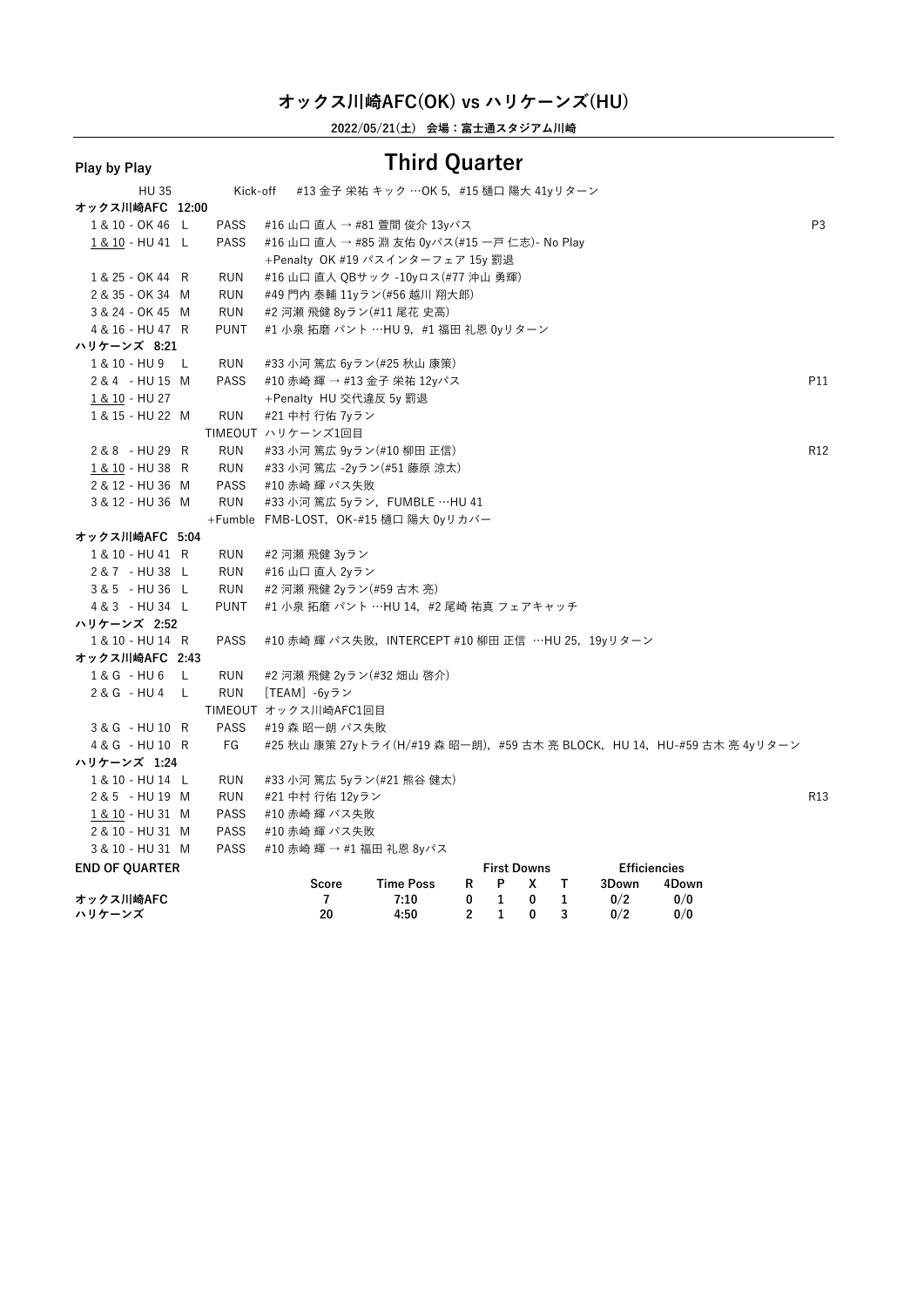**2022/05/21(土) 会場:富士通スタジアム川崎**

### **ハリケーンズ 12:00** 4 & 2 - HU 39 M PUNT #13 金子 栄祐 パント, アウト・オブ・バウンズ **オックス川崎AFC 11:53** 1 & 10 - OK 31 L PASS #16 山口 直人 パス失敗<br>2 & 10 - OK 31 L RUN #16 山口 直人 -2vラン 2 & 10 - OK 31 L RUN #16 山口 直人 -2yラン<br>3 & 12 - OK 29 L PASS #19 森 昭一朗 → #1 小 #19 森 昭一朗 → #1 小泉 拓磨 7yパス TIMEOUT オックス川崎AFC2回目 4&5 - OK 36 L RUN #19 森 昭一朗 8yラン<br><u>1&10</u>-OK 44 M PASS #19 森 昭一朗 → #85 淵 友佑 15yパス P5 <u>1 & 10</u> - OK 44 M PASS #19 森 昭一朗 → #85 淵 友佑 15yパス<br><u>1 & 10</u> - HU 41 R RUN #2 河瀬 飛健 3yラン 1 & 10 - HU 41 R RUN #2 河瀬 飛健 3yラン<br>2 & 7 - HU 38 R RUN #49 門内 泰輔 11yラ 2 & 7 - HU 38 R RUN #49 門内 泰輔 11yラン(#15 一戸 仁志)<br>1&10-HU 27 R RUN #2 河瀬 飛健 0yラン(#35 大都 佑太) 1 & 10 - HU 27 R RUN #2 河瀬 飛健 0yラン(#35 大都 佑太)<br>2 & 10 - HU 27 M RUN #19 森 昭一朗 7yラン 2 & 10 - HU 27 M RUN #19 森 昭一朗 7yラン<br>3 & 3 - HU 20 R RUN #19 森 昭一朗 OBサッ 3 & 3 - HU 20 R RUN #19 森 昭一朗 QBサック -4yロス(#65 大林 航)<br>4 & 7 - HU 24 R PASS #19 森 昭一朗 パス失敗 PASS #19 森 昭一朗 パス失敗 **ハリケーンズ 6:39** <sup>1</sup> & <sup>10</sup> - HU <sup>24</sup> <sup>L</sup> RUN #21 中村 行佑 4yラン TIMEOUT ハリケーンズ2回目 2 & 6 - HU 28 L PASS #10 赤崎 輝 パス失敗<br>3 & 6 - HU 28 L RUN #10 赤崎 輝 3yラン(#57 桑原 敦司) 3 & 6 - HU 28 L RUN #10 赤崎 輝 3yラン(#57 桑原 敦司)<br>- 4 & 3 - HU 31 M PUNT #13 全子 学社 パント …OK 38 # <sup>4</sup> & <sup>3</sup> - HU <sup>31</sup> <sup>M</sup> PUNT #13 金子 栄祐 パント …OK 38,#15 樋口 陽大 6yリターン **オックス川崎AFC 5:28** 1 & 10 - OK 44 R RUN #2 河瀬 飛健 3yラン<br>2 & 7 - OK 47 M PASS #19 森 昭一朗 → #1 小泉 拓磨 5vパス 2 & 7 - OK 47 M PASS #19 森 昭一朗 → #1 小泉 拓磨 5yパス<br>- 3 & 2 - HIT48 L PASS #10 泰 昭一朗 → #1 小息 坛藤 16yパ 3 & 2 - HU 48 L PASS #19 森 昭一朗 → #1 小泉 拓磨 16yパス(#11 尾花 史高) P7<br>1 8. 10 -HU 32 M PUN #10 本 昭一朗 9yラン 1 <u>& 10</u> - HU 32 M RUN #19 森 昭一朗 9yラン<br>2 & 1 - HU 23 L RUN #49 門内 泰輔 0vラン 2 & 1 - HU 23 L RUN #49 門内 泰輔 0yラン(#90 髙橋 弘大)<br>3 & 1 - HU 23 R RUN #3 高野 元 7yラン <sup>3</sup> & <sup>1</sup> - HU <sup>23</sup> <sup>R</sup> RUN #3 高野 <sup>元</sup> 7yラン R8 \_ <u>1 & 10</u> - HU 16 R PASS #19 森 昭一朗 パス失敗,INTERCEPT #90 髙橋 弘大 ···HU 7, 0yリターン<br>**、Ⅱケーンズ 2·00 ハリケーンズ 2:00** 1 & 10 - HU 7 L RUN #33 小河 篤広 4yラン(#72 加藤 紀明)<br>2 & 6 - HU 11 M RUN #21 中村 行佑 4yラン(#52 山本 崇) 2 & 6 - HU 11 M RUN #21 中村 行佑 4yラン(#52 山本 崇)<br>3 & 2 - HU 15 L PASS #12 永井 敬大 パス失敗 3&2 - HU 15 L PASS #12 永井 敬大 パス失敗<br>4&2 - HU 15 L PUNT #13 金子 栄祐 パント … PUNT #13 金子 栄祐 パント …HU 31, #57 桑原 敦司 0yリターン **オックス川崎AFC 0:25** 1 & 10 - HU 31 R PASS #19 森 昭一朗 パス失敗<br>2 & 10 - HU 31 R PASS #19 森 昭一朗 パス失敗 2 & 10 - HU 31 R PASS #19 森 昭一朗 パス失敗<br>3 & 10 - HU 31 R RUN #19 森 昭一朗 OBサック #19 森 昭一朗 OBサック -7yロス(#61 和田 将) TIMEOUT オックス川崎AFC3回目 4 & 17 − HU 38 M PASS #19 森 昭一朗 パス失敗<br>**END OF OUARTER END OF QUARTER First Downs Efficiencies Score Time Poss <sup>R</sup> <sup>P</sup> <sup>X</sup> <sup>T</sup> 3Down 4Down**

**オックス川崎AFC <sup>7</sup> 9:07 <sup>3</sup> <sup>2</sup> <sup>0</sup> <sup>5</sup> 2/5 1/3 ハリケーンズ <sup>20</sup> 2:53 <sup>0</sup> <sup>0</sup> <sup>0</sup> <sup>0</sup> 0/2 0/0**

### **Play by Play Fourth Quarter**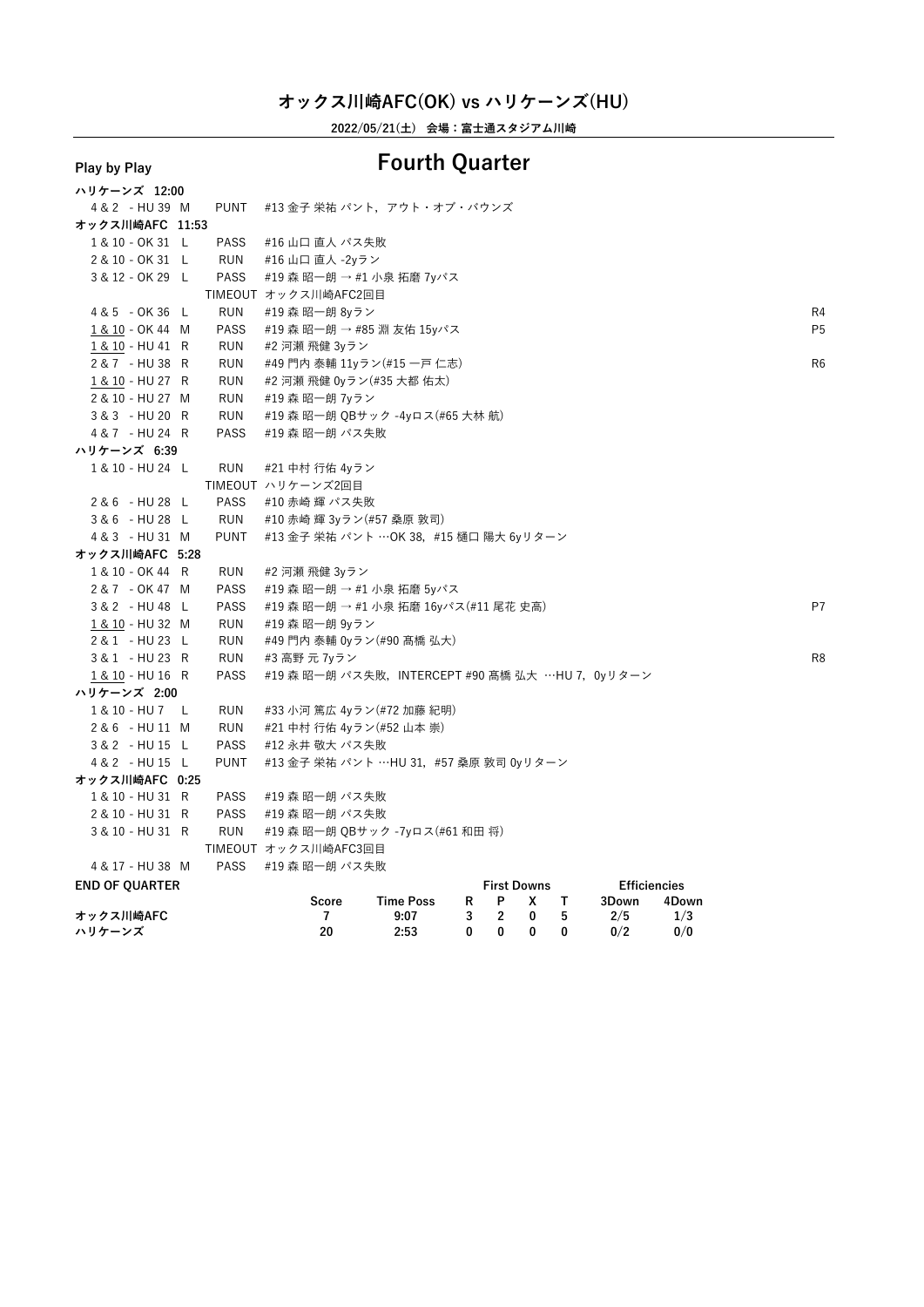**2022/05/21(土) 会場:富士通スタジアム川崎**

# **Lineups**

|                 | オックス川崎AFC       |              | ハリケーンズ        |
|-----------------|-----------------|--------------|---------------|
| Offense         | Defense         | Offense      | Defense       |
| #69 OL 内原 公之    | #70 DL 堀川 耀平    | #780L 横山 大彌  | #58 DL 片桐 裕人  |
| #67 OL 夜久 嵩幸    | #91 DL 北越       | #510L 吉山 憶良  | #79 DL 布施 徹   |
| #55 OL 鹿島 拓朗    | #66 DL 番場 岳志    | #74 OL 大塚 倫久 | #65 DL 大林 航   |
| #75 OL 吉田 智哉    | #25 LB 秋山 康策    | #730L 渡辺 将平  | #66 DL 發地 良治  |
| #77 OL 内田 大貴    | #57 LB 桑原 敦司    | #71 DL/杉浦 夏帆 | #15 LB 一戸 仁志  |
| #81 WR 萱間 俊介    | #72 LB 加藤 紀明    | #100B 赤崎 輝   | #24 LB/竹内 靖   |
| #85 WR 淵 友佑     | #51 LB 藤原 涼太    | #21 RB 中村 行佑 | #35 LB 大都 佑太  |
| #4 RB 牛澤 巧平     | #10 DB 柳田 正信    | #33 RB 小河 篤広 | #28 DB 田中 慶行  |
| #19 WR 森 昭一朗    | #12 DB 鈴木 中庸    | #1 WR 福田 礼恩  | #39 DB 苅部 泰伸  |
| #2 RB 河瀬 飛健     | #21 DB 熊谷 健太    | #8 WR 好田 盛也  | #56 DB 越川 翔大郎 |
| #16 OB 山口 直人    | #0 DB 登石 悠紀     | #23WR 乃美 和仁  | #11 LB 尾花 史高  |
| #25 LB<br>秋山 康策 | #57 LB<br>桑原 敦司 |              |               |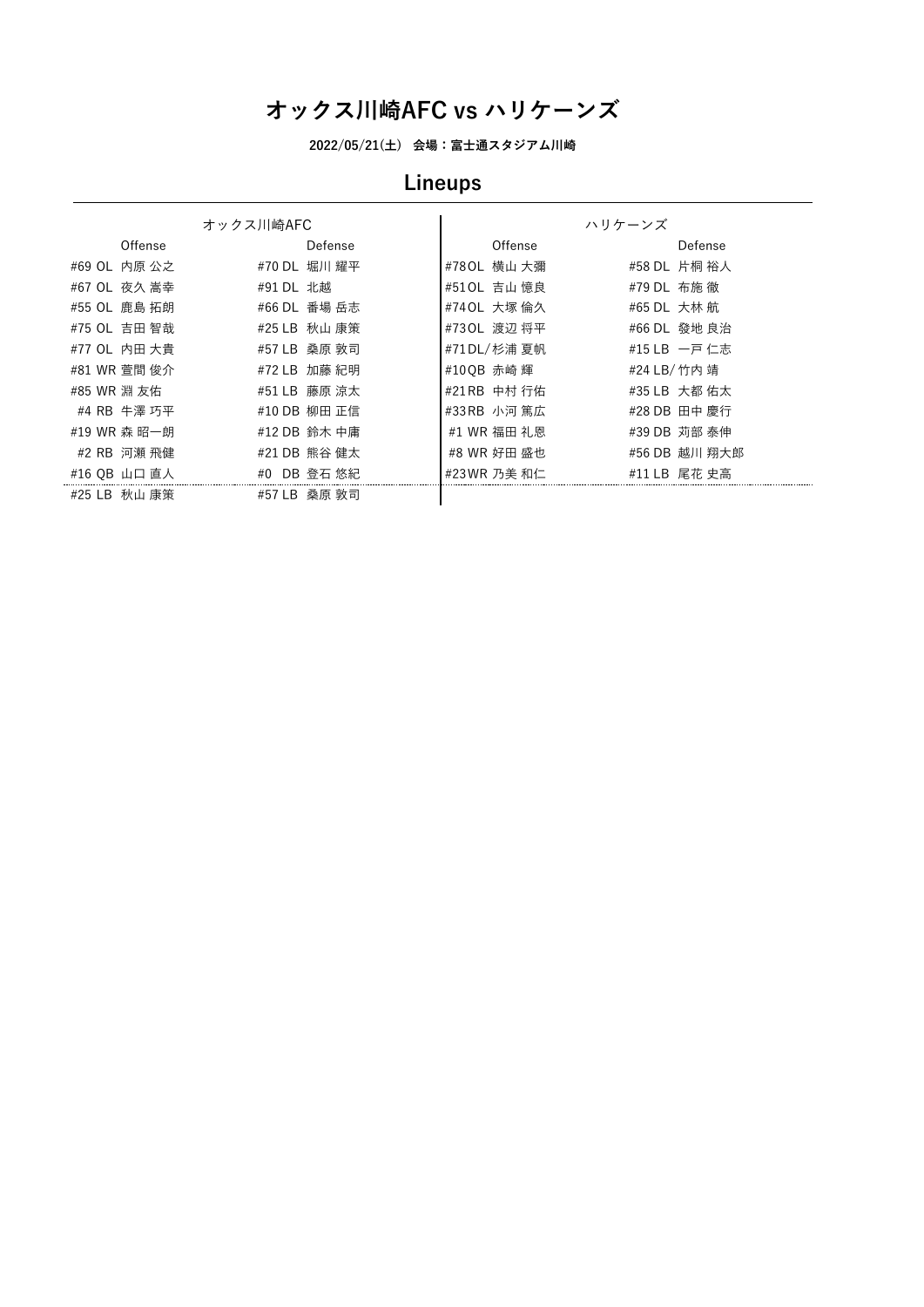### 出場選手確認書

試合日(西暦): 2022年5月21日

リケーンズ

チーム 名: オックス川崎AFC

VS

試合会場:

富士通スタジアム川崎

| NO.D            | No(2) |   | N/A 備考 | Pos.      | 氏名                                 | ふりがな       | $NO.$ <sup>(1)</sup> | No(2) | N/A | 備考        | Pos. | 氏名    | ふりがな       |
|-----------------|-------|---|--------|-----------|------------------------------------|------------|----------------------|-------|-----|-----------|------|-------|------------|
| $\mathbf{0}$    |       |   |        | DB        | 登石 悠紀                              | といし ゆうき    | 72                   |       |     | V         | LB   | 加藤 紀明 | かとう のりあき   |
| 1               |       |   |        | <b>WR</b> | 小泉 拓歴                              | こいずみ たくま   | 75                   |       |     | ☆         | 0L   | 吉田 智哉 | よしだ ともや    |
| 2               |       |   | ☆      | <b>RB</b> | 河瀬 翔健                              | かわせ しょうけん  | 76                   |       | ✓   |           | DL.  | 三宅 諒也 | みやけ りょうや   |
| 3               |       |   | ☆      | <b>RB</b> | 高野 元                               | たかの はじめ    | 77                   |       |     | V         | OL   | 内田 大貴 | うちだ ひろき    |
| 4               |       |   |        | <b>RB</b> | 牛澤 巧平                              | うしざわ こうへい  | 81                   |       |     |           | WR   | 萱間 俊介 | かやま しゅんすけ  |
| 字               |       |   | ☆      | <b>RB</b> | 吉澤 修馬                              | よしざわ しゅうま  | 83                   |       |     | ☆         | WR   | 宮下 修平 | みやした しゅうへい |
| 8               |       | ✓ |        | LB.       | 神原 仁人                              | かんばら のりと   | 85                   |       |     | ☆         | WR.  | 淵 友佑  | ふち ゆうすけ    |
| 9               |       |   |        | WR        | 奥野 元貴                              | おくの もとき    | 91                   |       |     | ☆         | DL.  | 北越 涼也 | きたこし りょうや  |
| 10              |       |   |        | DB        | 柳田 正信                              | やなぎだ まさのぶ  |                      |       |     |           |      |       |            |
| 11.             |       | ✓ |        | DL        | 樋口 智則                              | ひぐち とものり   |                      |       |     |           |      |       |            |
| 12              |       |   |        | DB.       | 鈴木 中庸                              | すずき ちゅうよう  |                      |       |     |           |      |       |            |
| 13 <sup>°</sup> |       | ✓ |        | QB        | 宮崎 祐輔                              | みやざき ゆうすけ  |                      |       |     |           |      |       |            |
| 15              |       |   |        | DB.       | 樋口 陽大                              | ひぐち たかひろ   |                      |       |     |           |      |       |            |
| 书.              | 19    |   |        | WR        | 森 昭一朗                              | もり しょういちろう |                      |       |     |           |      |       |            |
| $+7$            | 16    |   |        | QB        | 山口 直人                              | やまぐち なおと   |                      |       |     |           |      |       |            |
| 21              |       |   |        | DB        | 熊谷 健太                              | くまがい けんた   |                      |       |     |           |      |       |            |
| 22              |       |   |        | <b>RB</b> | 大野 弘貴                              | おおの ひろき    |                      |       |     |           |      |       |            |
| 25              |       |   | С      | LB.       | 秋山 康策                              | あきやま こうさく  |                      |       |     |           |      |       |            |
| 29              |       |   |        | DB        | 大山 昴平                              | おおやま こうへい  |                      |       |     |           |      |       |            |
| 35              |       |   | ☆      | WR        | 藤田 瑞希                              | ふじた みずき    |                      |       |     |           |      |       |            |
| 40              |       | ✓ |        | LB.       | 関野 純平                              | せきの じゅんぺい  |                      |       |     |           |      |       |            |
| 41              |       | ✓ |        | LB        | 赤田 駿                               | あかだ しゅん    |                      |       |     |           |      |       |            |
| 49              |       |   | ☆      | <b>RB</b> | 門内 泰輔                              | かどうち たいすけ  |                      |       |     |           |      |       |            |
| 51              |       |   |        | LB        | 藤原 涼太                              | ふじわら りょうた  |                      |       |     |           |      |       |            |
| 52              |       |   |        | DL        | 山本 崇                               | やまもと たかし   |                      |       |     |           |      |       |            |
| 54              |       | ✓ |        | OL        | 牛澤 拓人                              | うしざわ たくと   |                      |       |     |           |      |       |            |
| 55              |       |   | ☆      | OL        | 鹿島 拓朗                              | かしま たくろう   |                      |       |     |           |      |       |            |
| 56              |       | ✓ |        | OL        | 渡邉 峻                               | わたなべ しゅん   |                      |       |     |           |      |       |            |
| 57              |       |   | ☆      | LB.       | 桑原 淳司                              | くわばら あつし   |                      |       |     |           |      |       |            |
| 58              |       | ✓ |        | OL.       | 丸山 浩輝                              | まるやま ひろき   |                      |       |     |           |      |       |            |
| 60              |       |   |        | OL        | 小林 望巳                              | こばやし のぞみ   |                      |       |     |           |      |       |            |
| 66              |       |   |        | DL        | 番場 岳志                              | ばんば たけし    |                      |       |     | 本日の出場選手数: |      |       | 33 名       |
| 67              |       |   |        | OL        | 夜久 嵩幸                              | やく たかゆき    |                      |       |     |           |      |       |            |
| 69              |       |   | ☆      | OL        | 内原 公之                              | うちはら きみゆき  |                      |       |     | チーム代表者    |      |       | 大槻 勇一      |
| 70              |       |   | ☆      | DL        | 堀川 耀平                              | ほりかわ ようへい  |                      |       |     |           |      |       |            |
|                 |       |   |        |           | ※備考欄に〔C;キャブテン、V;パイスキャブテン、☆;新人·移籍 〕 |            |                      |       |     | 本日の医務担当者  |      |       |            |
| コイントス参加者        |       |   |        | 番号        | 氏名                                 |            |                      |       |     | 正         |      |       | 永田 明弘      |



| 番号 | 氏名    |
|----|-------|
| 25 | 秋山 康策 |
| 72 | 加藤 紀明 |
| 77 | 内田 大貴 |
|    |       |

大会本部へ試合開始予定時間の90分前迄に、5部提出してくだ

1. 選手登録の内容を正確に転記し、変更がある場合は朱書きにて明示すること。<br>2. 所属するディビジョンの運営基準に基づき、N/Aへ試合不参加選手を✔で記載する

| 永田 明弘 |
|-------|
| 石山 信男 |

AEDの有無

無